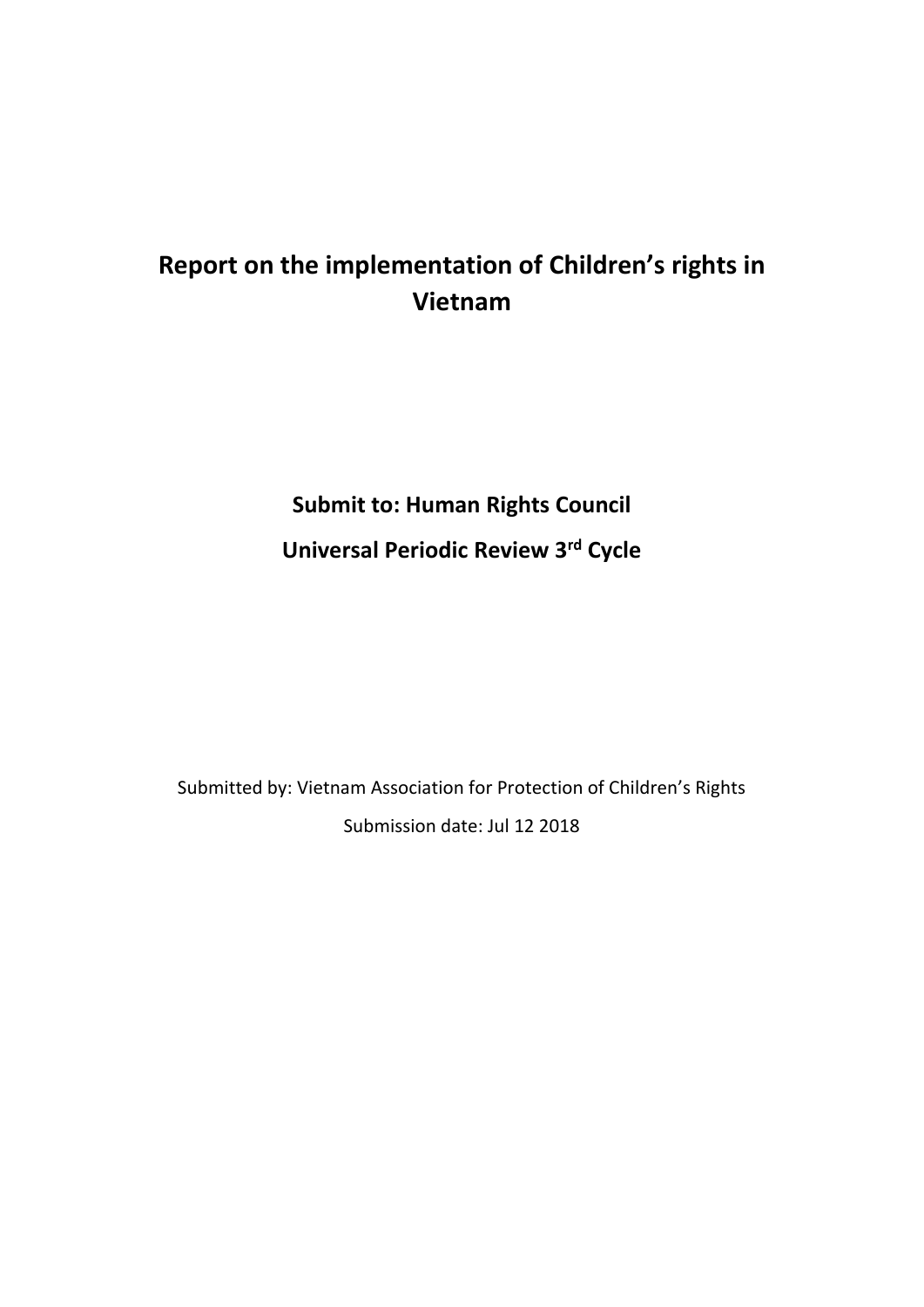

Vietnam Association for Protection of Child's Rights (VACR) is a social organization working not-for-profit, established under the Decision No. 464/QĐ-BNV of the Ministry of Home Affairs dated 08 April 2008. We aim to assemble and unite all Vietnamese organization and individuals who have heartfelt enthuasiasm, and volunteer to work and struggle for the purposes of allowing children's enjoying their basic rights and joining efforts in the prevention of all acts violating children's rights.

VACR has been founded in 40 cities/provinces, and currently coordinate a network of 45 CSOs across the country working under the spirit 'Joint mind, joint heart, joint strength' to protect children's rights. Since foundation, VACR has achieved a number of positive results in advocacy, communication, resources mobilization… to contributing the protection, care and education of children.

Vietnam Child Law 2016 regulates the responsibilities of CSOs, specifically VACR's. Its chairwoman is a member of National Committee on Children, while the organization is a member of international and regional network such as ECPAT, ICSW and Child Right Coalition Asia…, and having close cooperation with INGO as UNICEF, Plan International, SCI…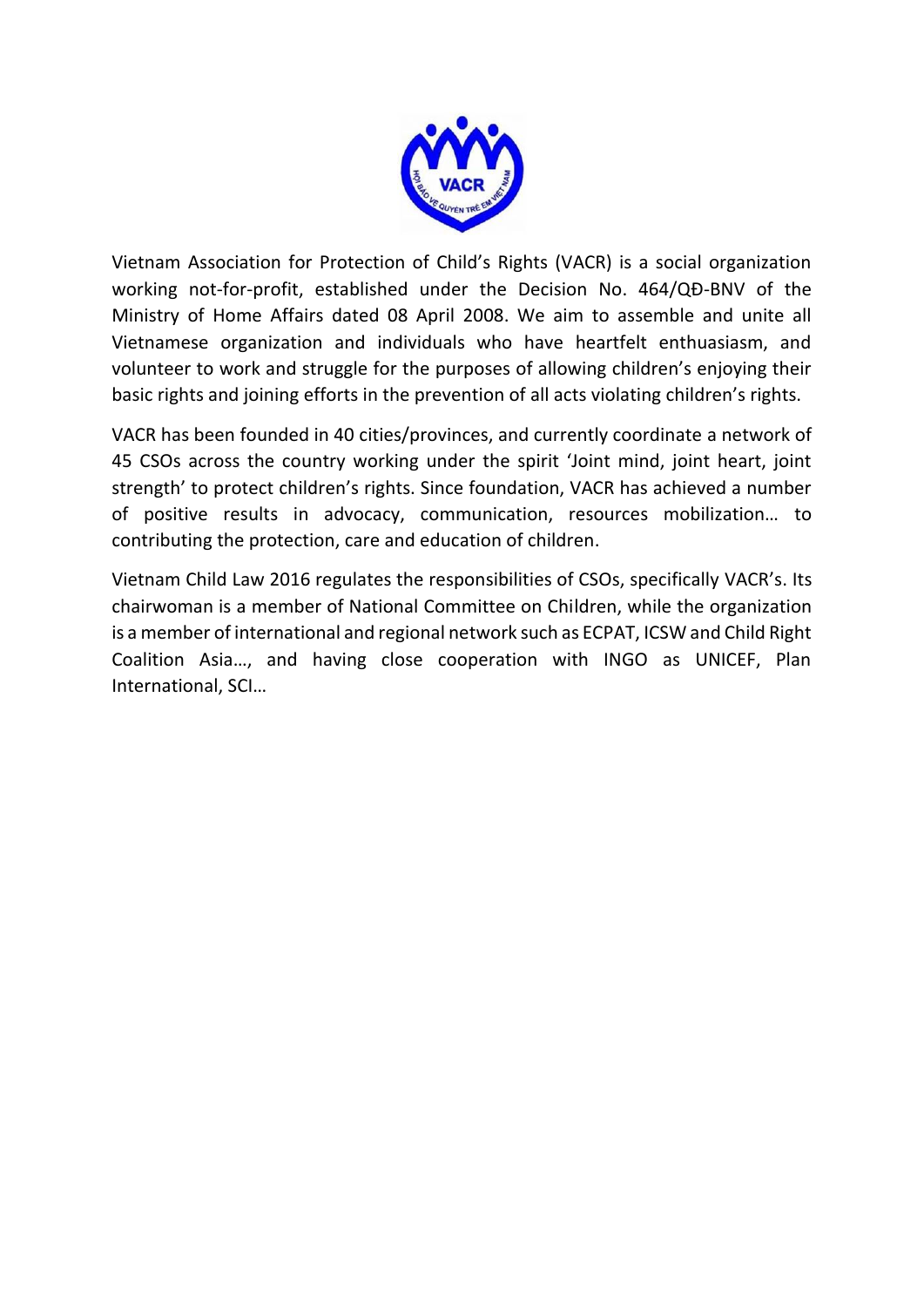1. This report is to provide some updates on the implementation of children's rights in Vietnam and review some progress made towards the recommendations of Human Rights Council (HRC) for Vietnam during the period 2014-2017. The content of the report is based on VACR's work solely.

2. The recommendations of HRC in 2014 on child-related issues for Vietnam include but are not limited to the protection of children; capacity building for officers working in the field; financial resource allocation; end violence against children; strengthen the national system on communications procedure… It can be seen that the Government of Vietnam (GoV) has made numerous progress towards assuring all children to enjoy their basic rights while still struggling to address the remaining.

# **Overview**

3. Vietnam currently has around 26 million children<sup>1</sup>, accounts for 28% of country population. With the development of country socio-economic situation, the wellbeing of children has been improved much still set challenges in implementing children's rights as access to quality education and medical services in mountainous areas; inclusive education for children with disabilities; violence in school setting; child abuse and child participation…

4. Vietnam ratified the Convention of the Right of the Child (CRC) on February 1990 and continued to ratify Optional Protocol on the involvement of children in armed conflict (CRC-OP1) and Optional Protocol on the sale of children, child prostitution and child pornography (CRC-OP2). This shows a strong commitment of GoV towards the implementation of CRC.

# **Legislative framework**

5. Since 2014, GoV has promulgated and revised a number of legislative documents towards promoting child protection, in particular the Penal Code 2015, amendment 2017 and Children Law 2016.

6. In 2015, the National Assembly adopts new Penal Code and comes into effect from January 2018, which criminalizes several behaviors involving children and aggravates penalties for criminals of this type. Specifically, it clarifies child sexual abuse crimes, sexual intercourse with children and aggravated rape against children; change the behavior of sexual intercourse with children under the age of 13 to rape crime and sexual intercourse with children between the ages of 13 and 16 as a crime of sexual intercouse with children under the age of 16; criminalizing the act of abandoning a newborn (07 days of age); the use of a child for the purpose of pornography; the act of killing children while on duty, and forcing children to suicide, etc<sup>2</sup>. become a factor to aggravate criminal liability.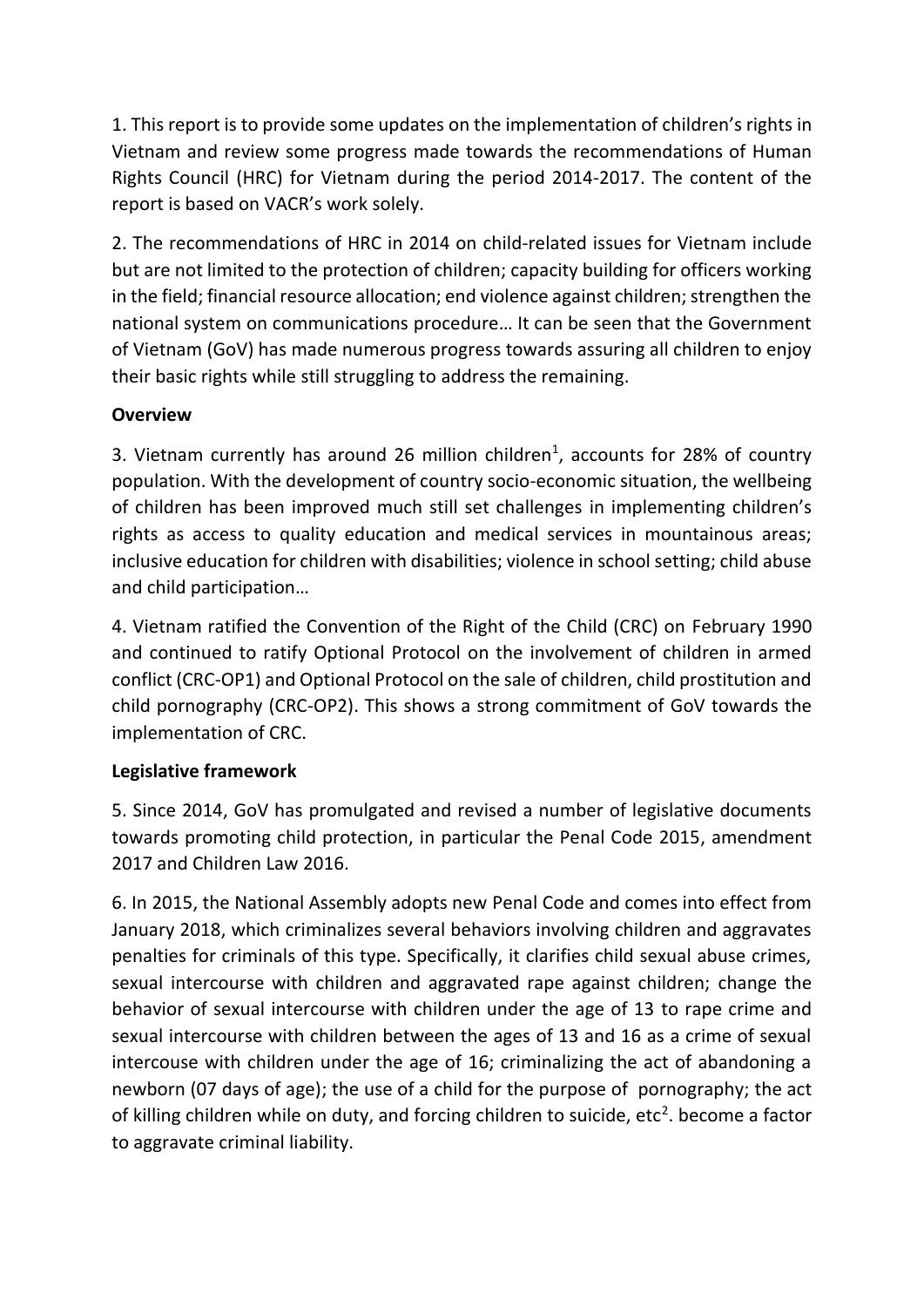7. The Children Law 2016 marks a milestone in the efforts of the GoV to harmonize the national legislation with UN CRC, which regulates and complements the rights and duties of children, the fundamental policies of the State to ensure child care and child protection measures at three levels. There are also provisions governing the scope and type of children involvement in child-related issues and measures to ensure the participation of children and the responsibility of organization and coordination of the involved parties in ensuring the implementation of child rights, including social organizations. Nevertheless, the Children Law 2016 defines children as people under 16 years of age<sup>3</sup>, with 2 years younger than the age recommended in the CRC. Currently, VACR together with other organizations have been working to increase the defined age of children from 16 to 18 to ensure the rights of children of these ages, including the rights associated with civil law, criminal law, administrative law, etc. Especially, the Law has a provision on the responsibility of social organizations and VACR with three specific responsibilities: (i) connect and collect information and recommendations from social organizations and children to send to state agencies for comments and advices on the development and implementation of policies and legislation related to children; (ii) participate in monitoring the implementation of the Children Law; (iii) expressing the views and recommendations to the relevant State agencies on issues relating to children and violations of the children's law<sup>4</sup>.

8. With the implementation of the Children Law 2016, VACR has actively organized, connected and collected information from local associations, Child Rights Network (CRnet), children, professionals, lawyers, legal experts, seminars and conferences, thus contributing ideas to legal documents such as the Law on Marriage and Family 2014 (which needs to lower 6 or 7 years of age of children to express their opinions in order to ensure their legitimate rights and interests in divorce cases as the children of these ages have sufficient knowledge and capability to express their own aspirations); the plan to establish the court for family and adolescents (it is necessary to develop the Code of Conduct and Protection of Adolescents applicable to Courts, while Judges need to have expertise and intensive trainings and have certificates of Human rights and other procedural rules on judgement. Concerning punishment, priority should be given to increase the application of community-based educational measures in a more effective and efficient manner, while social organizations should not necessarily be members of the Fatherland Front ...); Children Law 2016; Penal Code; Directive No. 18/CP-TTg dated 16 May 2005 of Prime Minister on strengthening measures to prevent and respond to violence and child abuse, etc. As a result, many opinions were received in legal documents.

#### **Monitoring**

9. Apart from the supreme monitoring of the National Assembly and the National Assembly's committees, the task of monitoring is also assigned to the Vietnam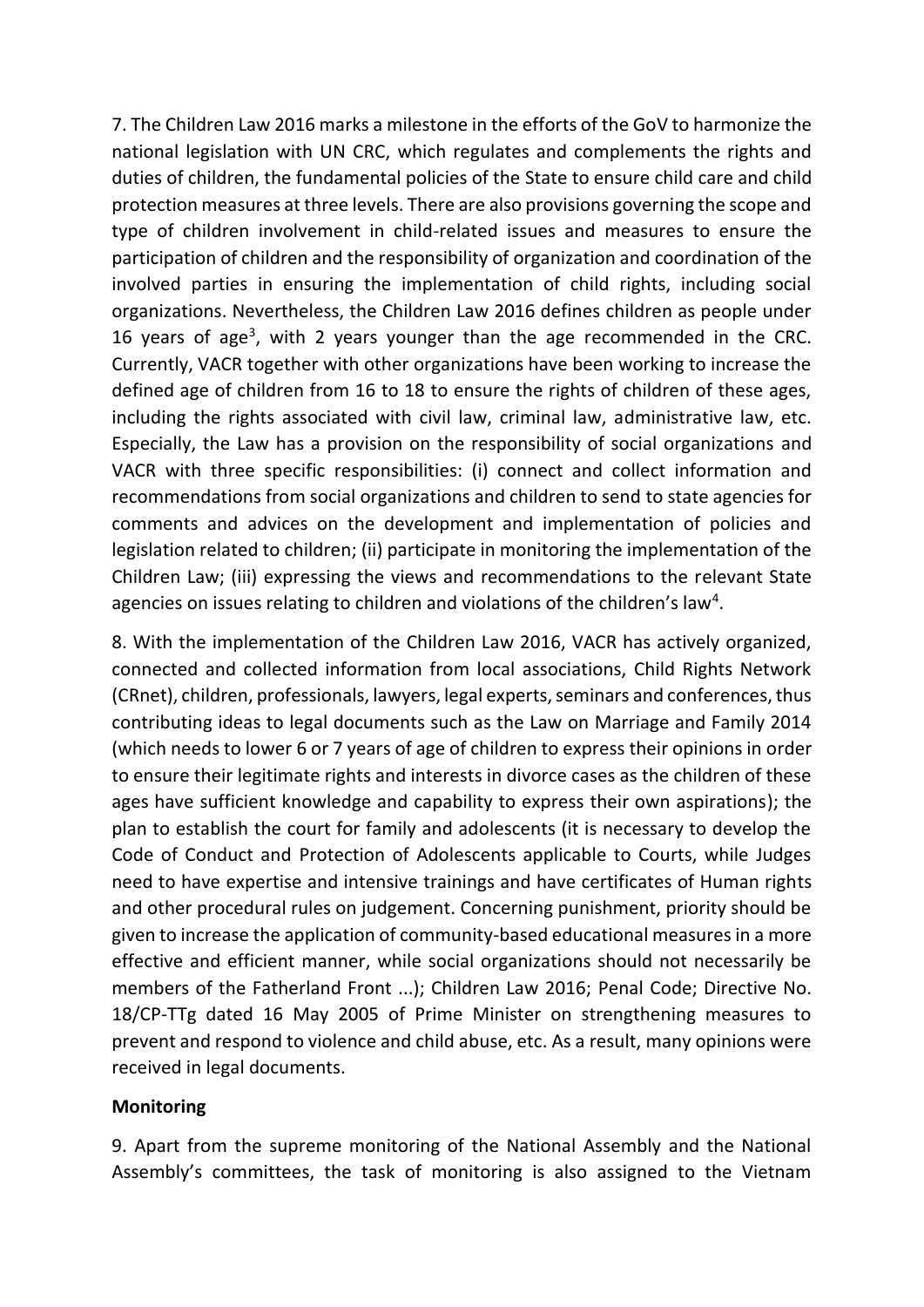Fatherland Front and organizations such as Women's Union and Youth Union. There is also interdisciplinary inspection delegation organized by the Ministry of Labor, Invalids and Social Affairs (MOLISA) with the purpose of examination related to children included in the agenda. Monitoring has been conducted every year, identifying remaining issues in the implementation of child rights at localities. Nevertheless, with limited resources, the inspection is only conducted at some localities thus not being able to illustrate the current situation of the whole country.

10. In pursuance of Paragraph 4 of Article 92, the VACR has participated in the monitoring of the implementation of the children's rights in the following forms: being members of the inspection delegation of the Committee for Culture, Education, Youth and Children of the National Assembly; participate in MOLISA's interdisciplinary inspection delegation; coordinate with Women's Union and Ho Chi Minh Communist Youth Union; reports of the local associations and affiliates; through the resolution of complaint letters sent to the competent authorities and trials of the Court, etc.

### **Cooperation with CSOs**

11. It is the fact that the coordination between government agencies and CSOs has been improved. The Government has shared information and consultations with CSOs and experts on issues related to the implementation of child rights, etc. Representatives of social organizations, including VACR, were invited to child-related meetings of committees of the National Assembly and other ministries. In addition, MOLISA has worked with the VACR to develop and implement a work plan every three months with representatives from CSOs on emerging policies and issues related to the implementation of children's rights.

12. During the drafting process of legal and regulatory documents, the Government has also consulted widely from the public by posting on the official website. There were also workshops to collect comments from experts and social organizations working in the related field. Some social organizations, such as VACR, were also invited to join the legal drafting committee and editorial team, contributing comments to legal documents.

12. Chairwoman of VACR is also a member of the National Committee on Children. This Commission is headed by the Deputy Prime Minister and established in 2017, marking a new milestone in the government's efforts to implement the children's rights. The Commission will play a significant role in giving new direction to the implementation of children's rights and ensuring that "no children are left behind" whilst sustaining progress toward achieving sustainable development, as well as a coordination mechanism between government agencies and social organizations on children's rights.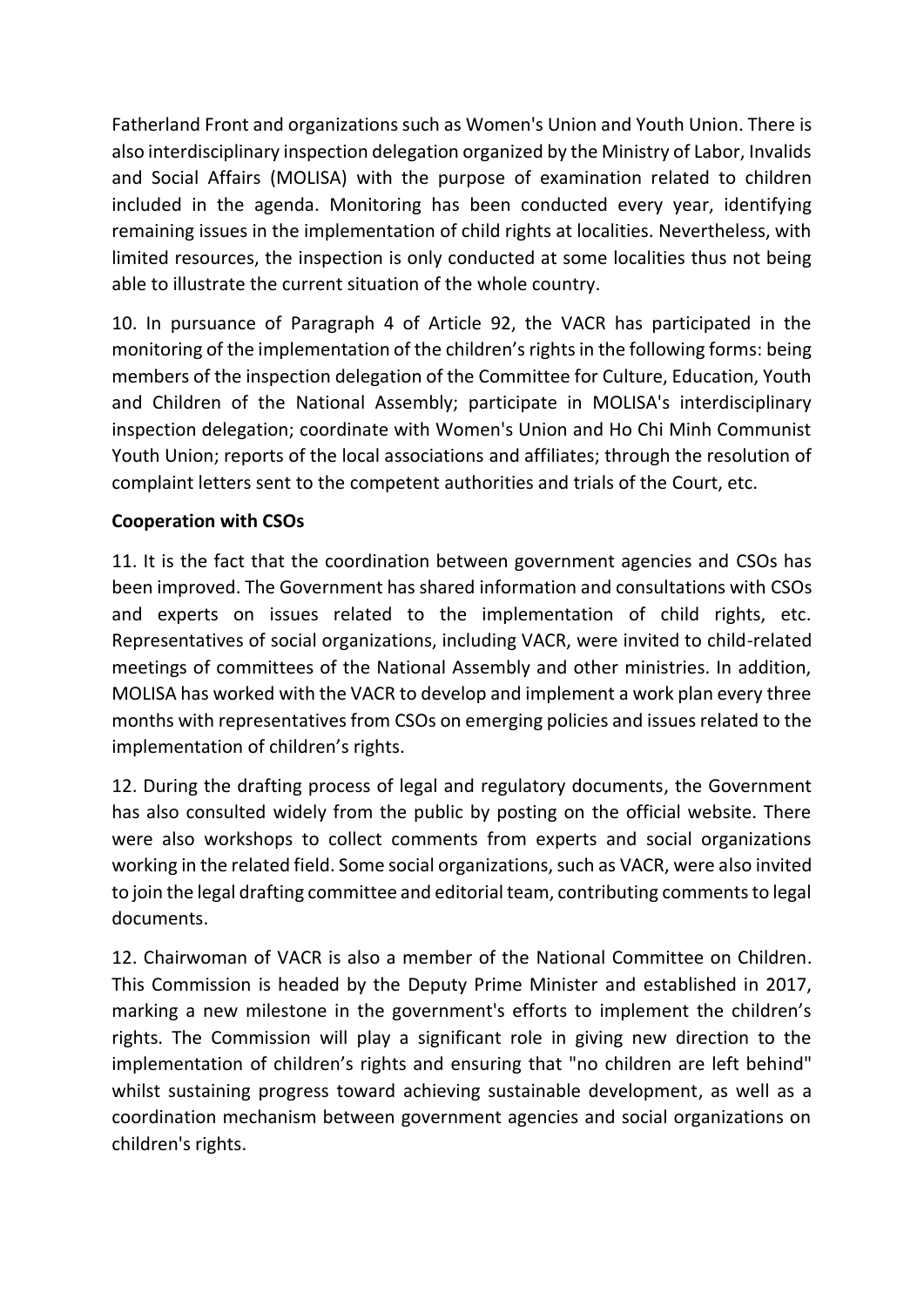13. MOLISA also cooperated with VACR and social organizations under CRnet to organize annual policy dialogue forums among social organizations and relevant ministries to gather and receive opinions and to develop Thematic Recommendations sent to state agencies. The organization of the annual dialogue forums has received the attention of the society and many agencies and organizations working on children, thus improving the advocacy quality of social organizations for State agencies.

# **Protecting children from violence and abuse**

13. "In the first five months of 2018, 682 child abuse cases were reported with 735 children, 572 of which are sexually abused with 562 children, account for 84% of the reported cases"<sup>5</sup>. Violence and child abuse in Viet Nam are on the increase, with some serious incidents drawing public attention. At present, the risk of child abuse via social networks (cyberbullying, online sexual abuse) is also increasing.

14. The GoV has issued a Directive to enhance the measures in prevention of violence and abuse against children. It defines the responsibilities of social organizations and VACR as "receive and collect information on violent and child abusive behaviors and send to competent authorities to intervene and handle promptly; counsel, support and intervene for children in cases of violence or abuse in accordance with legal regulation"<sup>6</sup> .

15. Continuing to implement the directive, VACR has received information in many forms: receiving complaint letters directly at the office, via post, email, telephone, or from the website treemviet.net, etc. Meanwhile, VACR has actively collected information on the mass media with the response from local associations and in collaboration with the Vietnam Women's Union to detect and record cases showing signs of violence, child abuse , from which there are forms of support, legal advice suitable for specific cases such as direct consultation; instruct citizens to send necessary documents to the competent authorities; investigate cases and send a written statement of the VACR on recommendations on handling cases to responsible agencies, and more than 42% of these agencies responded<sup>7</sup>. VACR also developed the Model of lawyers, legal experts and people's jurors in the protection of children's rights. Through this model, training sessions, simulated hearings, legal consultations and legal dissemination events have been organized at localities and communities; participate in the trial of cases involving children; free-of-charge defense for adolescent defendants, etc.

# **Recommendations for the GoV**

- Adjust the defined age of children to ensure the rights of children of aged 16 to 18.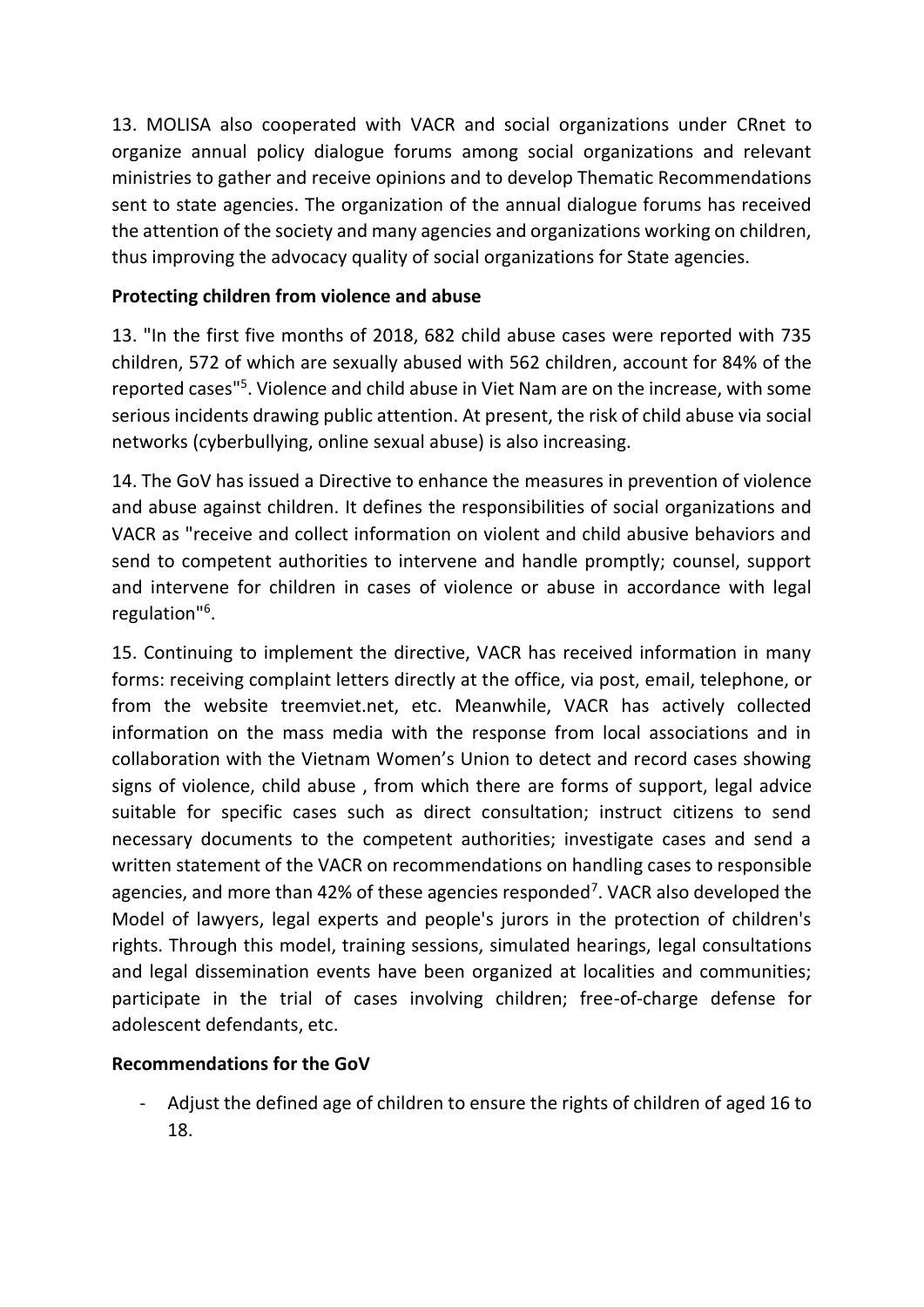- Request relevant agencies to promulgate documents guiding the implementation of Article 92, particularly paragraph 4 of the Children Law, 2016.
- Request the localities to comply strictly with the provisions of Article 90 of the Children Law. Request the localities, depending on the practical situation, to set up interdisciplinary organizations for children (defined in Paragraph 2, Article 94 of the Children Law); offer appropriate models of social organization for the protection of the children's rights and facilitate to ensure the effective operation of these organizations.
- Request the ministries, branches and localities to promote the propagation and education of the legislation on children; Encourage people to detect and denounce the act of child abuse, and also take into account the principle of confidentiality of information of victims; Encourage and support organizations to provide consultation on the prevention of violence, child abuse and services to support victims.
- Request functional agencies to review in order to amend some provisions related to child sexual abuse, thus conforming with the "typical" nature of cases of these types.
	- o It is recommended that the Ministry of Public Security should research, arrange appropriate and friendly investigators for sexually abused children (mostly female victims); request the police at all levels to strengthening the inspection, verification, investigation, coordinating with the People's Procuracies and People's Courts in strictly and promptly handling criminal acts related to child abuse.
	- o It is recommended that the Ministry of Culture, Sports and Tourism should strengthen communication to raise awareness, knowledge and responsibilities of families in managing and educating their children on the prevention of violence and sexual abuse.
	- o It is recommended that the Supreme People's Procuracy and the Supreme People's Court should inspect the handling and adjudication of child abuse cases by the Procuracy and the People's Courts at all levels in a timely, strict and objective manner; and coordinate closely with the Ministry of Public Security in handling and judging cases related to child abuse.
	- o It is recommended that the MOLISA should supervise the implementation of Article 90 of the Children law on responsibilities of people's committees at all levels.
- It is recommended that relevant agencies should facilitate and support social organizations, especially organizations at grassroots level and VACR to organize